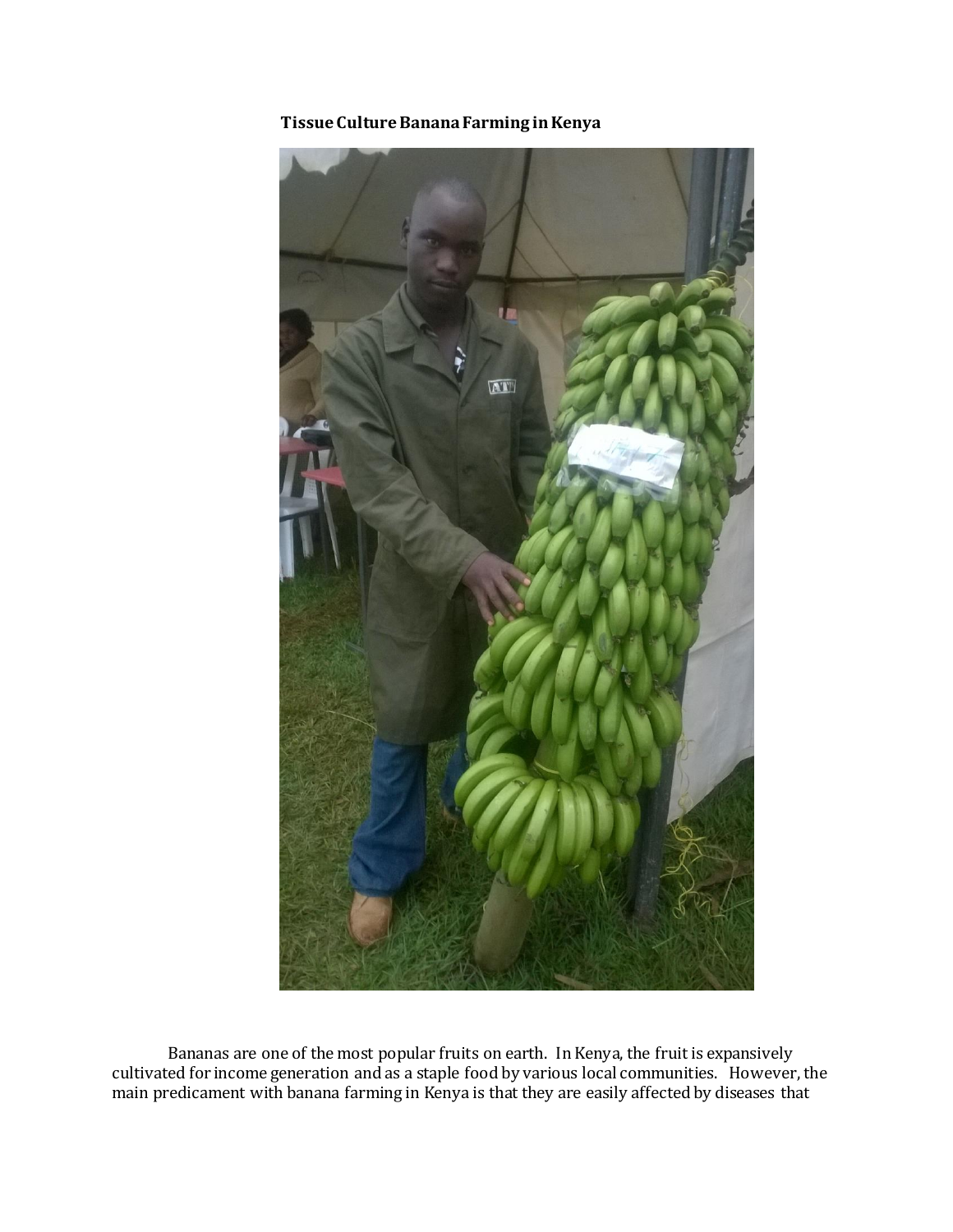reduce the yield and lead to sustenance and profit loss to the farmer. Diseases and pests that affect banana farming in Kenya include Fusarium Wilt and Sigatoka, weevils and nematodes, and bacterial infections such as bacterial Xanthomonas Wilt (BXW). Additionally, viruses such as banana streak and banana bunchy top disease cause diseases to bananas.

To advance economic development and agriculture in Kenya, it is important to take on farming technologies that involve providing planting materials that are disease free, mature faster, have better yield, and are safe for human consumption. Tissue culture bananas grow faster and give higher yields as compared to traditional bananas and meet the above-mentioned requirements. Tissue culture technique involves generating plants from stems, leaves or roots in sterilized conditions and can be produced in plentiful quantities. The distribution of TC bananas plant lets that are virus indexed is available at commercial levels by organizations such as Aberdare Technologies Limited (ATL). The technique is also beneficial in helping plants such as bananas that do not generate seeds to reproduce.

As earlier mentioned, prevalent viral diseases affect banana farming, and Tissue culture is being used by Kenyan researchers to produce disease resistant materials. The cultured plants are genetically uniform, high-yielding and are free from diseases. This directly improves the economic benefit per unit area of land.

In the late 90's, with the introduction of TC bananas, research institutes were the only source of TC bananas and there was no stable supply in the country. This limited supply made TC banana plantlets too expensive which made farmers stick to getting suckers from the parent plant to propagate the crop. However, with the entrance of partners such as Africa Harvest (AH) and suppliers such as ATL, banana farming got a new meaning. Intervention by AH and Kenya Agricultural Research Institute (KARI) has made banana farming so popular that the government launched the National Banana Development Strategy to see the growth of the industry. Income from TC bananas is even expected to reach 20 billion in2016 if it extends to all the areas within prospective.

### **Development of Tissue Culturebananas**

After generation under sterile conditions in a laboratory for some weeks, the banana plantlets are hardened in a greenhouse for six weeks. Notably, tissue culture speeds up the multiplication process drastically and up to 2000 healthy bananas can be produced from a single shoot through the method. Conventional bananas, on the other hand, produce ten suckers in 6 months. Also, TC bananas produce fruits in 340 days as compared to 420 days for ordinary bananas. Additionally, the average hectare yield for TC bananas is 30-40 tonnes that are twice the yield for traditional breeds.

### **How to grow TC bananas**

The farm has to have the right conditions for the growth of bananas. Bananas do well from a sea level of 1800M with a minimum rainfall of 1000m per year which is pertinent during flowering. Farmers in low rainfall areas should ensure that irrigation is done throughout. Soils should be fertile and well drained to avoid water logging. After these conditions are met, the farmer should get the plantlets from any ATL nursery. Half a month before planting, pits measuring 3feet x 3feet x3feet should be prepared. Subsoil and topsoil should be separated, and then 40 kg of well rotten manure should be mixed with the topsoil along with 200g of fertilizer and 15g of the recommended nematicide. The banana hole should be filled with the mixture, and the plantlets should be planted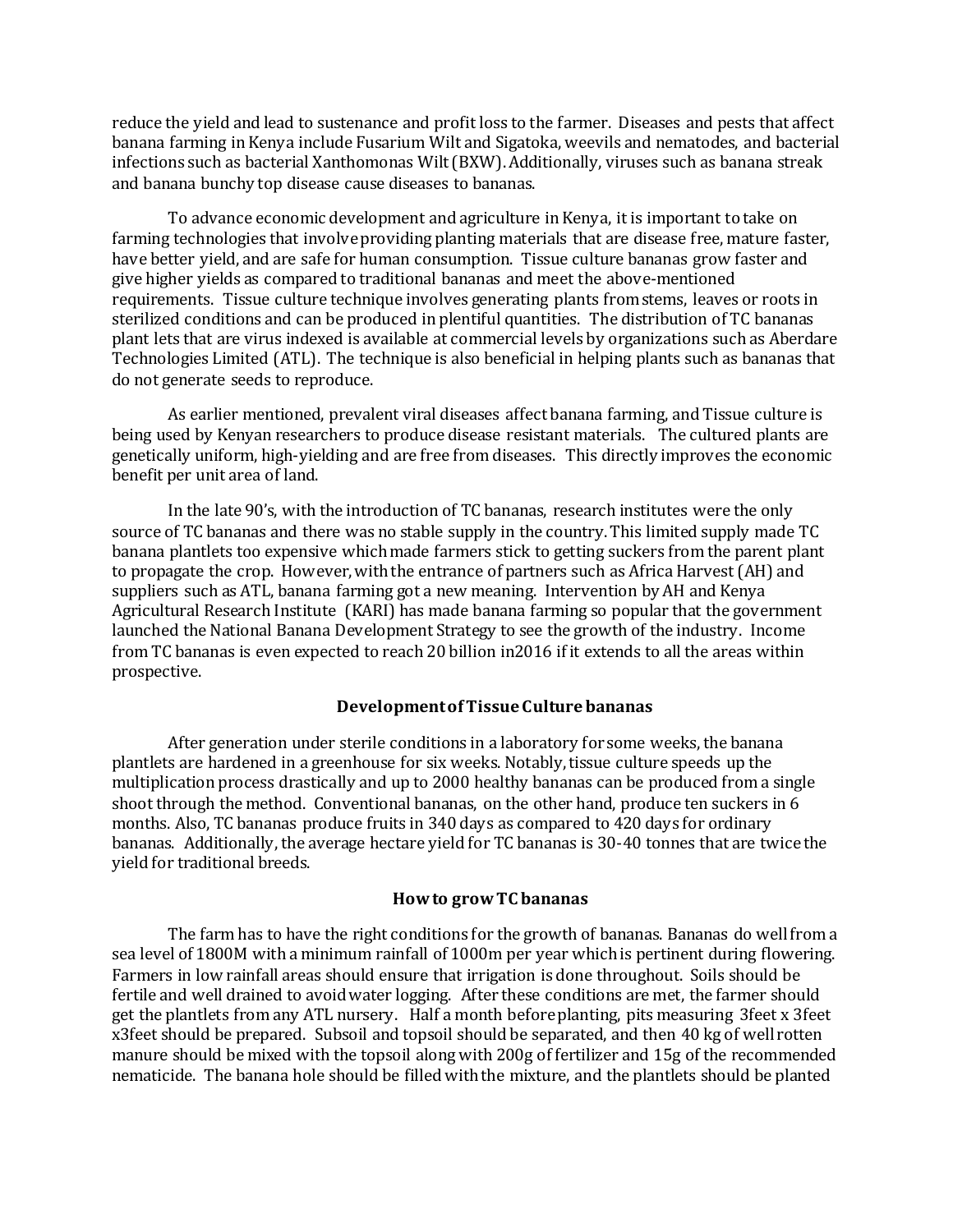30 cm deep in the whole, and the soil should then be firmed. For crops under irrigation, 40 litres should be used initially then 20 litres, three times a week.

Dry mulches should be used to retain moisture while heavy banana stems should be supported to avoid damage. Old diseased leaves should be removed while de-leafing is important to ensure healthy growth. Harvesting begins after 15-18 months, and a light shiny appearance means that the banana is ready for harvest. Harvesting should be delicate to avoid bruising of the bananas. The bananas should be temporarily stored in a cool,dry place and should be wrapped in banana leaves or grass to avoid bruising. If for export, they should be washed using a disinfectant and might require branding.

# **TC Main Varieties**

# **FHIA 17**

The taste is very similar to matoke and it has been quickly accepted as a cooking variety and secondary as a dessert type. With its high resistance to diseases, infestations and a lower cost of production as compared to local varieties, FHIA 17 is one of the most famous TC varieties.

# **Attributes of the FHIA 17 variety**

The plant has a high level of resistance to Black Sigatoka disease

A strong root system makes it withstand winds of moderate speed

Large bunch sizes as compared to local varieties

The plant grows well in most soils

Tolerant to borer weevil

# **Why Agro Processers and consumers prefer it**

Easy to peel and oozes very little latex

The fruit cooks very easily

Has a good texture and flavour when it is boiled

Excellent for Agro processors (banana chips)

### **GRAND NAINE**

# **Characteristics**

It is a high yielding Cavendish variety.

The plant grows to a height of 6.5 to 7.5 Feet.

The bunches can be harvested within eleven to twelve months from the date of planting the tissue culture plants

Each bunch will be having 10 to 12 hands with 175 to 225 number of fruits.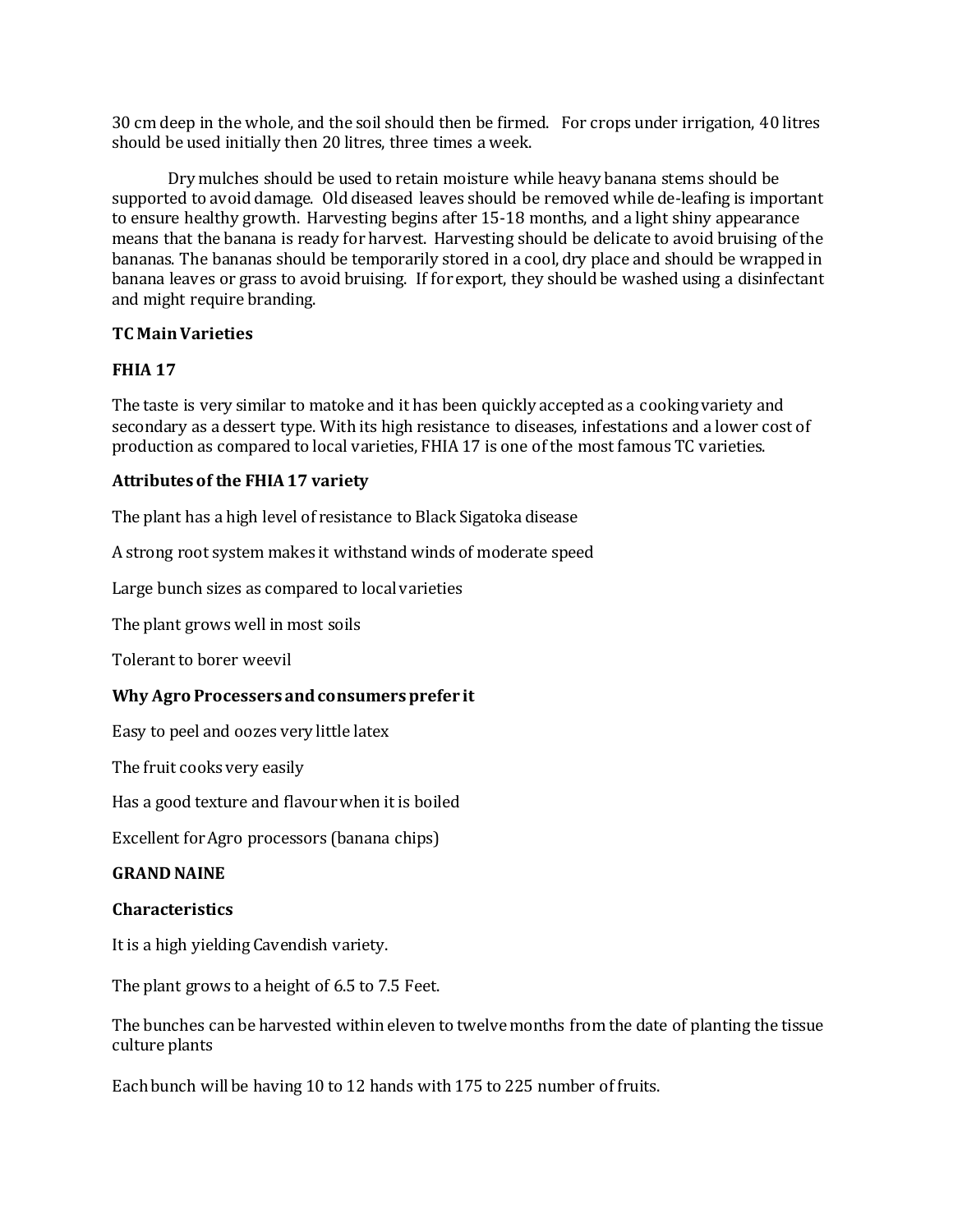The fruits of Grand Nain Banana variety are delicious to eat and keeping quality of the fruit is high compared to native varieties.

It is a high yielding Cavendish variety.

The plant grows to a height of 6.5 to 7.5 Feet.

The bunches can be harvested within eleven to twelve months from the date of planting the tissue culture plants

Each bunch will be having 10 to 12 hands with 175 to 225 number of fruits.

The fruits of Grand Nain Banana variety are delicious to eat and keeping quality of the fruit is high compared to native varieties.

Have long cylindrical fruits, with less curvature.

Attractive yellowish green color at maturity

It is internationally acceptable, both as fresh fruit and in processed form.

The pulp to peel ratio is more and highly suitable for processing.

# **William Variety**

The pseudostem of Williams has dark brown, black or red streaks.

The rachis is only partly instead of fully clothed, with a long naked section of rachis and a crowded cluster of leaf-like bracts right above the male bud and very small neutral flowers just below the fruit.

The color of the bract internal face is yellowish. Male flowers are whitish with yellow tips. Fruits are 15-23 cm long, slightly curved, and about 5 times as long as broad. Their apex is more bottlenecked than for other Cavendish clones, especially before full maturity. Like other Cavendish, they have a tuft of dead floral relicts at the tip.

# **Reaction to pests and diseases**

'Williams' is highly susceptible to *[black leaf streak](http://www.promusa.org/tiki-index.php?page=Black+leaf+streak)* and to *Mycosphaerella* leaf speckle. It is resistant to *[Fusarium wilt](http://www.promusa.org/tiki-index.php?page=Fusarium+wilt)* race 1, but susceptible to race 4. It was found to be susceptible to *[Radopholus similis](http://www.promusa.org/tiki-index.php?page=Radopholus+similis)*. 'Williams' is susceptible to *Banana bunchy top virus*. Fruits are less susceptible to cigar end rot.

# **Reaction to abiotic stress**

Williams' has good tolerance to wind. While it is not especially cold tolerant, 'Williams' can grow in cooler environments. Low temperatures can induce choking in 'Williams'. Williams seems less sensitive to water stress than 'Grande Naine.